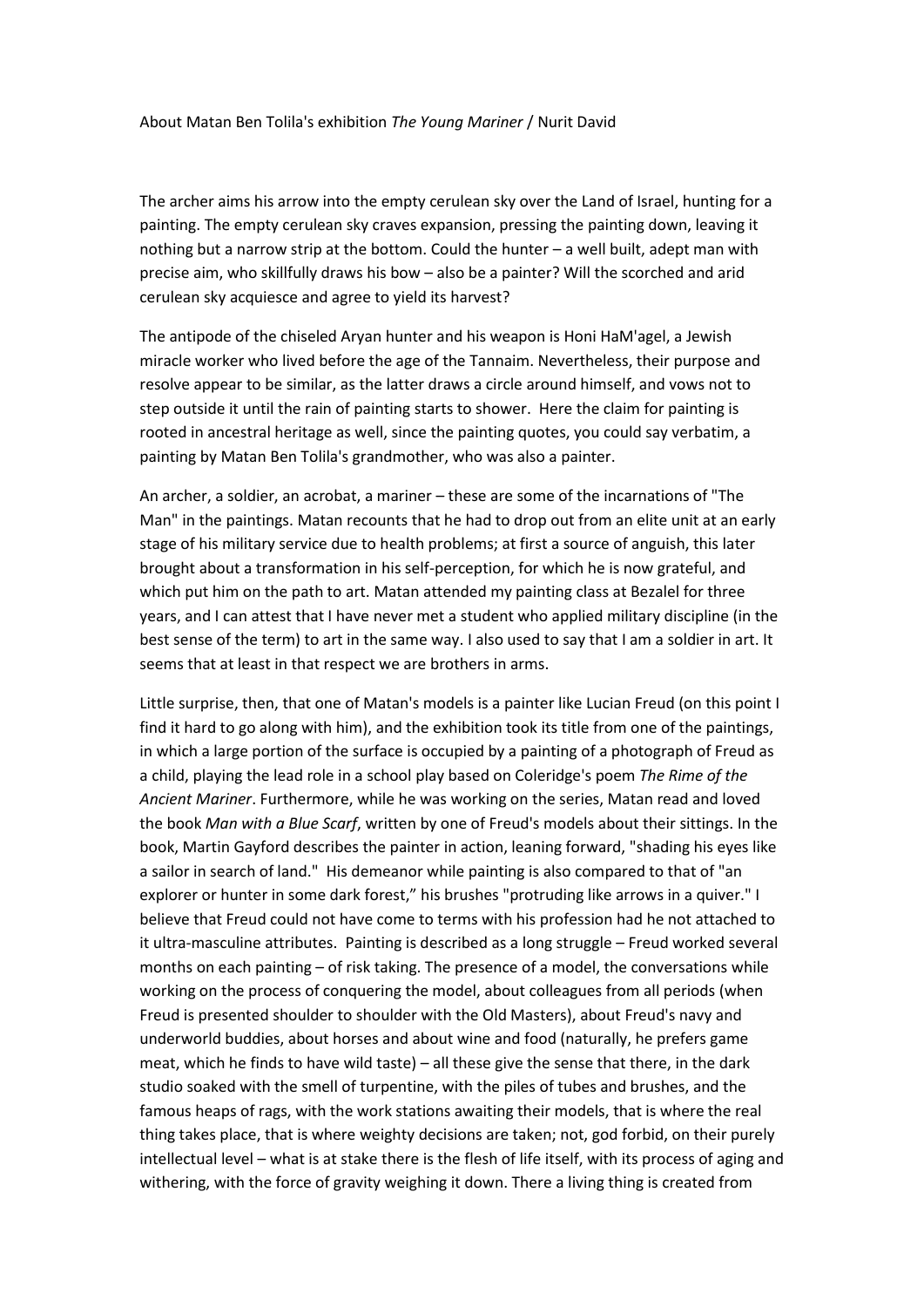paint, by way of a painstaking patchwork, as the metaphor of Frankenstein turns into a metonymy, the paint being the direct and immediate reincarnation of the flesh.

Freud's method is echoed in Matan's multicolored patchwork which he shifts from Body to Landscape, and which reoccurs in his works in different portions. Only here, there are no layers, the execution of the painting is short, there is no model and therefore no struggle in the fraught gap between reality and painting, as though there was some pure and correct way of representation, and as though the act of painting is a fatal pursuit of a deceptive elf whose trickery must be exposed. Most of the works in the exhibition share a similar composition and recurring components, to which I will give monikers. So far I have mentioned "The Man" and the high and empty blue sky which in the opening of this article I referred to as "the sky over the Land of Israel," and so these sections of landscape will be named "Freud wallpaper." "Freud wallpaper" is of course the opposite of style and looks as though it was cut from a fabric sheet (camouflage patterned?) as needed.

Freud, the painter, stands as a distant and unattainable pole, a painter who lives and works in a place where the sky is not empty, a place of a time-honored tradition of painting, for which temples were set up in marvelous museums. On the one hand Matan's paintings painfully mourn the gap and the difficulty to reach that place where the real world is in operation inside painting, not just a world of toys, and stickers, and quotes, a place where art is not in the margins and is not a game, but a real battle that reconciles the act of painting with masculinity. On the other hand there is an air of soberness about them, which gives up in advance on the option of truth and makes do with dare.

An early reincarnation of "The Man" is taken from a drawing of acrobats practicing on a simple contraption made of poles and a wire, by the  $17<sup>th</sup>$  century Spanish painter Jusepe de Ribera. The contraption, which already in the original drawing looks a bit like a toy and not particularly dangerous, will later serve in Matan's paintings as a support for screens placed in the landscape, creating a composition of a painting within a painting. From actual wooden poles in the painting *The Acrobats*, in the other paintings it turns into an arrangement of thin lines, which I will call "quotation marks," because of the unnatural way they are presented in the middle of the landscape as a sign, and also because in all of the paintings that share this structure, their appearance indicates a quote.

In the painting *Jigsaw Puzzle*, the quotation marks become somewhat menacing and look like an obstructing border fence. They protrude behind what at first glance looks like a black charred tank, but turns out to be an enlarged jigsaw puzzle for toddlers, from which the shapes have been cut out. Toys and war are juxtaposed again in the painting *On the Run*. Matan is a father of three, and it stands to reason that fatherhood and painting fight for his time, one is always at the expense of the other. The children "cut holes" in the studio's precious time, where the painter faces the grand and fascinating puzzles in which he would like to immerse himself.

In the painting *The Young Mariner*, "the sky over the Land of Israel" has turned dark, it seems to be twilight time. In the low landscape comprised of "Freud wallpaper," an orange strip of murky river and khaki soil – stand the "quotation marks" that support the painting within the painting that depicts a theater stage, thus generating double and quadruple